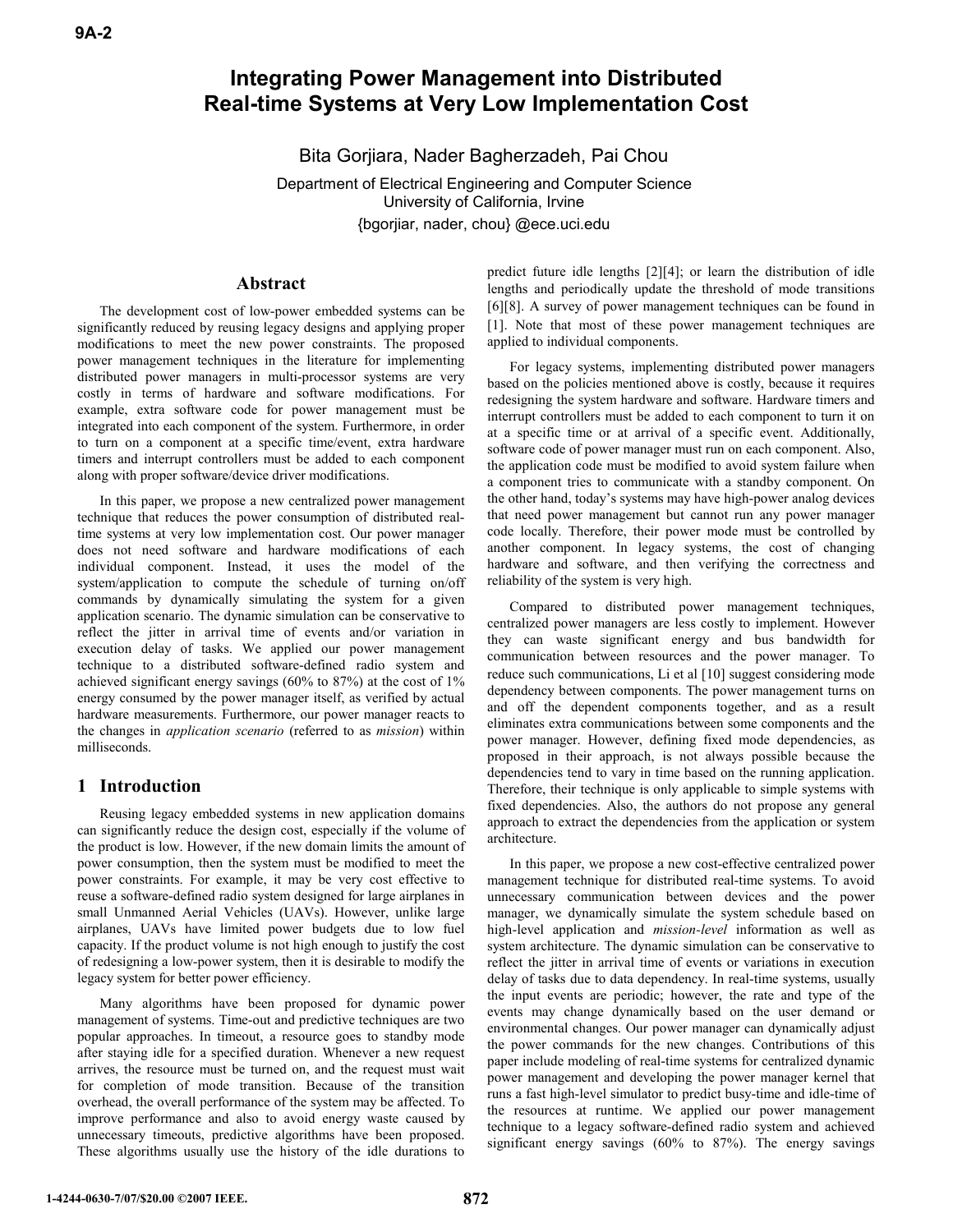computed using simulation was verified by actual measurement on the hardware implementation.

In this paper, Section 2 presents an overview of our approach. Section 3 discusses our model of computation and the amount of offline information needed for the online algorithm. Section 4 explains our online power management algorithm and Section 5 discusses our experimental results on the software-defined radio system, and the runtime overhead of the power manager.

## **2 Overview of our approach**

Conventional power management techniques try to predict the length of idle durations, in order to avoid unnecessary mode transitions. However, in our approach, which is targeted for domainspecific real-time systems, we extract the busy-times and idle-times of resources using high-level application and communication knowledge. The behavior of embedded systems can be captured using Communicating Sequential Processes (CSP) [4]. In CSP, sequential processes communicate with each other for synchronization and/or data exchange. In system implementation, one or more processes may be mapped to a resource. Resources may have local operating systems and hence, local scheduling algorithms that determine the execution order of the mapped processes. In CSP, the complete functionality of the system is described usually in a high-level language such as SpecC [3] or SystemC [16]. However, for power management, we are interested only in timing and dependencies of tasks as opposed to their functionalities. In our model, we abstract away the functionality and capture timing and dependencies using a *task graph* model. Furthermore, embedded systems may provide more than one type of service. Therefore, in our model, each service type is captured using a separate task graph. Based on the user's decisions and/or surrounding situation, a subset of the services may simultaneously become activated on a system.



**Figure 1. Block diagram of the proposed power manager**

Our power manager uses the knowledge of system structure, running processes and task graphs to dynamically simulate and predict the schedule of tasks on the system, and extract the idle times of the components. Note that the real schedule of tasks on a system may *deviate* from the anticipated schedule due to existence of jitter in arrival time of the external events or variation in execution delay of tasks. This deviation can cause the power manager to sometimes turn off a resource when running a task. To address this issue, we add a *safety margin* to the computated of schedule in order to lengthen the ON duration of the resources. In Section 5, we discuss the amount of energy penalty caused by adding the safety margins.

Figure 1 shows the block diagram of our proposed power manager. The power manager captures the model of the system and the task graph of services at design time. At runtime, the user makes high-level decisions and a *System Coordinator Module* translates the decisions to application *requests*. Each request is represented by its service type (i.e. a task graph), period and deadline. Using a simple API, the coordinator module may *register* a new request or *cancel* a previously registered one. Then, the power manager is called to analyze the schedule of the system for the currently registered requests. The power manager generates power commands that are periodically applied to the system as long as the system maintains its status. In order to avoid any incorrect mode change, some of the resources may be kept on while power manager is analyzing the new schedule.

The following example helps to understand the role of the System Coordinator and the API: suppose that a software-defined radio system provides different waveforms of wireless links to many digital devices including two cameras. The user chooses to enable either one or both of the cameras and stream the video on one or more waveforms. Also, the user may select the picture refreshing rate, the resolution, and level of encryption. The System Coordinator Module uses the above information to determine the type of service (i.e. task graph) and the rate of the requests that the system must process in future. Then, it runs the power manager to generate the power commands. After a few hours, the user may stop streaming the video or change the settings. In that case, the coordinator module cancels the previous requests and registers the new ones. Then it runs the power manager again to re-generate the power commands.

#### **3 Modeling system and services**

This section presents our model of computation and the amount of offline information needed for online power manager. The model commonly used for capturing embedded systems is Communicating Sequential Processes (CSP) [4] model. We use the CSP as the base of our model and simplify it for dynamic power manager by replacing the functionality with tasks. The task graph model presented here can be extracted from CSP descriptions in SpecC and SystemC using a profiler.

A heterogeneous system is usually composed of a set of analog and digital resources. We model a system *S* with *S*(*R*, *P*, *B*, *G*), where  $R$  is the set of resources,  $P$  is the set of processes,  $B$  is the set of buffers, and *G* is the set of services (task graphs). For each resource *r*∈*R* we define an ON mode, denoted by *om*(*r*), a set of idle modes denoted by *IM*(*r*) and a local scheduling algorithm denoted by *SA*(*r*). The scheduling algorithm can be First-In First-Out (FIFO), Rate Monotonic, Earliest Deadline First (EDF), etc. Each *im*∈*IM*(*r*) is represented by its power consumption, shown by *pwr*(*im*), and timing overhead of mode transition from *om* to *im* and from *im* to *om*, shown by *ovT*1(*im*) and *ovT*2(*im*), respectively. The energy overhead of the transitions are denoted by *ovE*1(*im*) and *ovE*2(*im*). Also, each process is mapped to a resource:

$$
\forall \pi \in P, \text{ res}(\pi) = r \text{ where, } r \in R
$$

Additionally, each process has an input buffer:

$$
\forall \pi \in P, \; buff(\pi) = b \; \text{where, } b \in B
$$

Usually buffers are implemented by memory units for processors and by digital buffers for hardware accelerators and buses. Analog devices and ASICs have a single default process with a limited buffer size.

Each service  $TG \in G$  is modeled by a task graph  $TG(T, D, E)$ , where, *T* is the set of tasks, *D* is the set of edges of the graph, and *E* is the set of events that triggers the tasks. For each task  $\tau \in T$ , *process*( $\tau$ )∈*P* is the process that runs  $\tau$ , and  $\delta(\tau)$  represents its execution delay. The edges of the graph capture the dependencies and execution order of the tasks:

$$
D = \{ (\tau 1, \tau 2) \mid \tau 1, \tau 2 \in T, \tau 2 \text{ is dependent on } \tau 1 \}
$$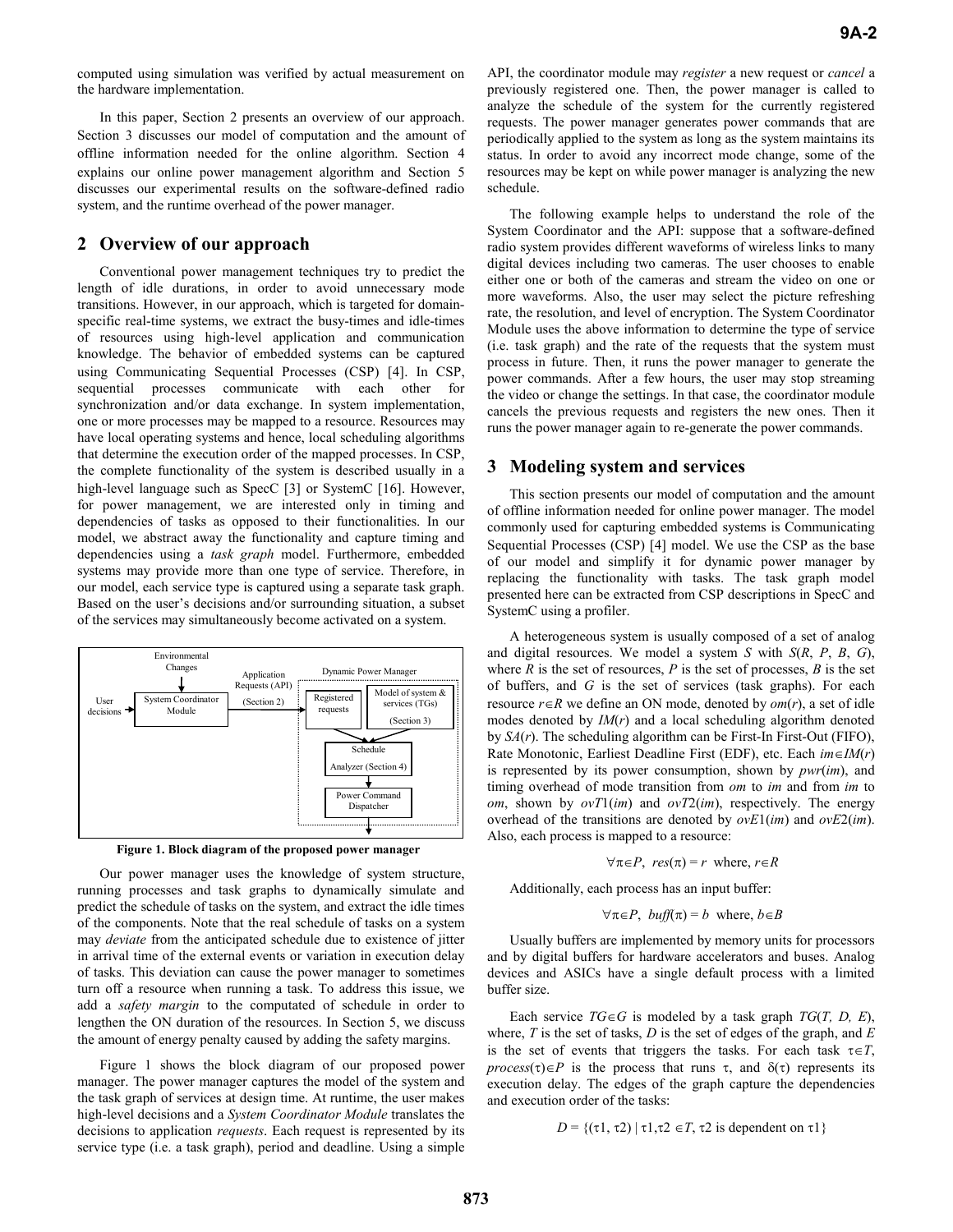Each event *e*∈*E* can trigger only one task denoted by  $\theta(e) \in T$ . However, in general, a task may need to receive more than one event before it can be executed. The set of input events of a task  $\tau$  is denoted by  $ω(τ)$ ⊂*E*. After execution of a task τ, a set of events must be dispatched to trigger its successor tasks. The output events of  $\tau$ are represented by χ⊂*E* and are formally defined as follows:

$$
\forall \tau \in T, \ \chi(\tau) = \{e \mid (\tau, \theta(e)) \in D\}
$$

We also define *root event* of a graph as follows:

$$
rootEv(TG) = \omega(\tau_r)
$$
 where,  $\forall \tau \in T$ ,  $(\tau, \tau_r) \notin D$ 

In task graph model, serialization, concurrency and synchronization of tasks can be captured using the events.

## **3.1 System modeling example**

Suppose that we have a system consisting of a General-Purpose Processor (GPP) and two ASICs. The system processes a periodic request of type *request*1 with period of 1000ms and deadline of 600ms.

Also, suppose that whenever a new request arrives, the system behaves as follows (shown in Figure 2): the GPP does some preprocessing (denoted by task *n*1) and initiates another task (*n*2) on ASIC1. Then, GPP performs additional processing (*n*3) and waits for the result of *n*2. As soon as the execution of the task *n*2 finishes, the processor handles the results (*n*4) and initiates two other tasks (*n*5 and *n*6) on ASIC1 and ASIC2. Finally, the processor receives the output of *n*5 and *n*6 and finishes the processing (*n*7). This kind of interaction between resources is very common in heterogeneous systems composed of both hardware and software components. It is worth noting that although the request is periodic, GPP and ASIC1 do not process regular periodic tasks.

Suppose that in this example, the GPP communicates to ASIC1 via a shared memory while it communicates to ASIC2 through a bus. Also, suppose that there are two software processes running on the GPP: *process*<sup>1</sup> and *process*<sup>2</sup>. Also, a fixed priority scheduling algorithm is used that gives higher priority to *process*<sup>1</sup>. Figure 3 shows the system model using the elements presented in this section. For each process, a buffer exists that stores incoming events. Note that buffers *B*3 and *B*1 may actually be implemented using a single shared memory unit. However, they are shown as separate entities in this model. In this figure, buffers *B*5 and *B*6 are bus interface buffers.

Figure 4 shows the task graphs of the service  $TG_1$ . Figure 5 shows the execution delay of the tasks in Figure 4, and their corresponding processes and resources. In *TG*1, tasks *c*1 and *c*2 are added to represent the bus delay. Note that in general, several services can be described for a system using task graphs. However, the user may request a subset of the services at a given time. For example, *request*1 activates service *TG*<sup>1</sup> with period of 1000ms and deadline of 600ms. Using the above model, the dynamic power manager analyzes the schedule of the tasks on the resources and produces a timing diagram similar to that of Figure 2. Then it generates the power commands based on the length of the idle intervals and the mode-transition overheads.







**Figure 3. System modeling example**



**Figure 4. Services supported by the system of Figure 3**

| <b>Tasks</b>   | Exec. Delay | <b>Process</b>       | Resource   |
|----------------|-------------|----------------------|------------|
| n1             | 100         | Process <sub>1</sub> | GPP        |
| n2             | 100         | Process3             | ASIC1      |
| n <sub>3</sub> | 30          | Process <sub>1</sub> | GPP        |
| n4             | 100         | Process <sub>1</sub> | GPP        |
| n <sub>5</sub> | 80          | Process4             | ASIC2      |
| n <sub>6</sub> | 100         | Process3             | ASIC1      |
| n7             | 100         | Process <sub>1</sub> | GPP        |
| c1             | 10          | Process5             | <b>Bus</b> |
| c2             | 10          | Process <sub>6</sub> | <b>Bus</b> |

**Figure 5. Tasks of the task graphs**

#### **4 Our dynamic power-management algorithm**

Our dynamic power management algorithm requires a discrete event simulation engine for high-level simulation of systems. Although discrete event simulations can be very slow for low-level system models, they tend to run very fast for high-level models due to relatively low numbers of components and events. The inputs to our algorithm are the system model and the application requests. The output of the algorithm is a sequence of power commands usually generated for the hyper-period duration of registered requests. The hyper-period duration of a set of requests is the Least Common Multiple (LCM) of their periods. Figure 6 shows the pseudo code of the power management algorithm. The code consists of modules and procedures. Modules are parallel entities that may wait for certain events before continuing their executions. In module Module DPM Alg, after calculation of the hyper-period, all task graphs that must be processed during the period are generated. Then, the root events of the task graphs are extracted (line 4). At the arrival time of each request, its *rootEv* is added to the buffer of the process that must run  $θ$ (*rootEv*). After dispatching all root events, the power manager algorithm waits until the end of simulation (line 8) and then collects and sorts the power commands generated during the simulation. The rest of the procedures and modules explain how power commands are actually generated.

In our algorithm, for each resource and process in the system, a module is created. In *Module\_Resource*, a resource waits until it is activated by either a timing interrupt or by receiving an event (depending on its scheduling algorithm). Then, using the *selectNextActiveProcess*() the next active process is selected for the resource. This procedure uses the resource's local scheduling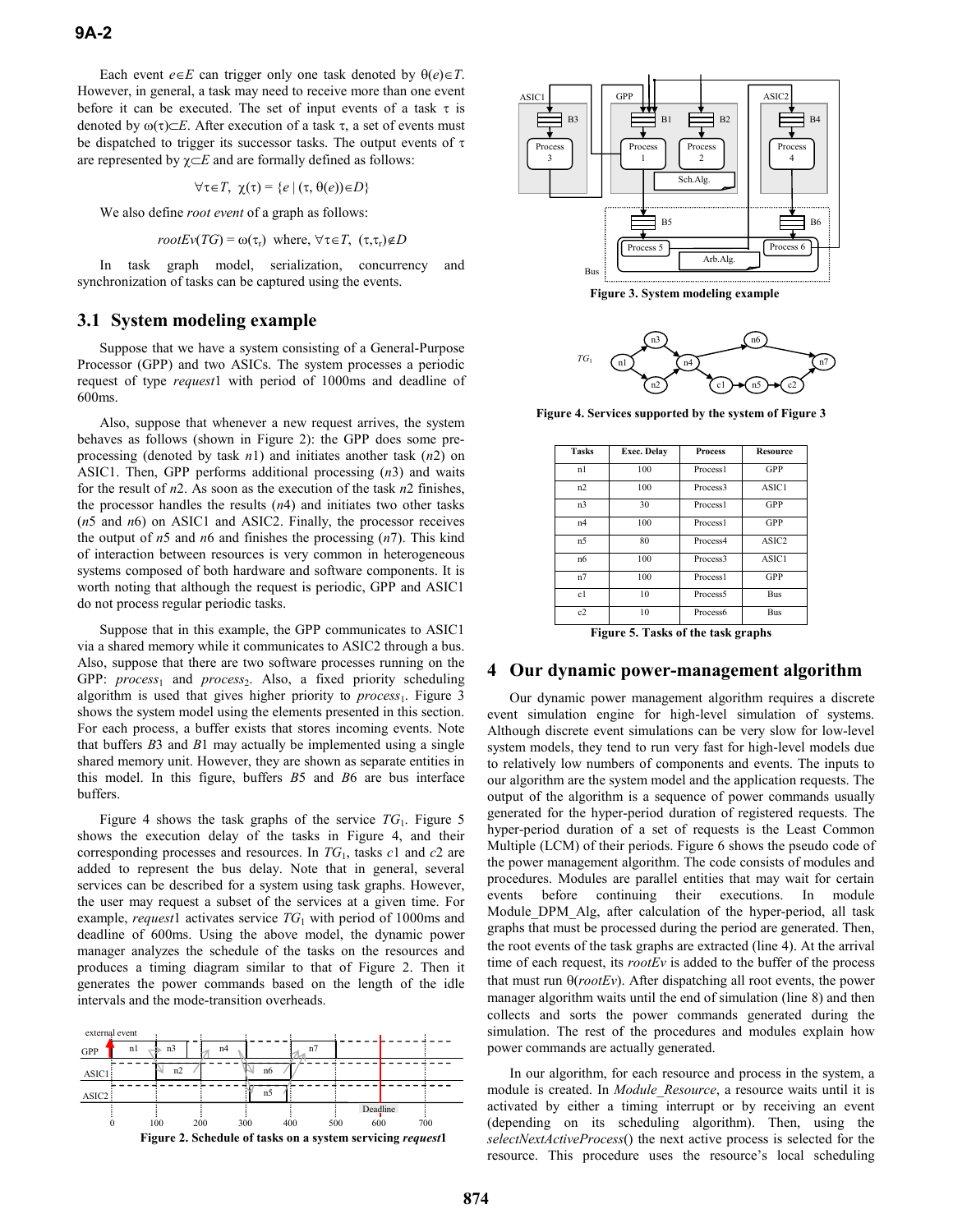algorithm (SA) to select from the list of *ready* processes. A process is considered ready if it has one or more events in its input buffer. If no ready process exists, then the resource goes to an idle state (line 17). However, if a ready process exists, then depending on the previous state of the resource two situations may happen: (1) resource has been idle or (2) the resource was already running another process. In the first case, the resource leaves the idle state (line20), and in the second case, the current active process is preempted (line 22). At the end, the resource resumes the *nextActiveProcess*.

|                                                  | 1 Module DPM Alg (reqs, resources, commands, safetyMargin){                                     |  |  |  |  |
|--------------------------------------------------|-------------------------------------------------------------------------------------------------|--|--|--|--|
| // inputs: application requests $(TG, period)$ , |                                                                                                 |  |  |  |  |
|                                                  | resources (active mode, idle modes, functions)<br>//                                            |  |  |  |  |
| //                                               | TGs (nodes, edges, resources, execDelays, processes)                                            |  |  |  |  |
| //                                               | safetyMargin                                                                                    |  |  |  |  |
|                                                  | // output: commands (resource, mode, issue time)                                                |  |  |  |  |
| 2                                                | $hp = \text{calcHyperPeriod}(reqs)$ // for long hyper-periods, break it to smaller              |  |  |  |  |
|                                                  | intervals                                                                                       |  |  |  |  |
| 3                                                | $TGs = generateAllTGs(reqs, hp)$                                                                |  |  |  |  |
| $\overline{4}$                                   | $events = generateAllRootEvents(TGs);$                                                          |  |  |  |  |
| 5                                                | for-each rootEv in events                                                                       |  |  |  |  |
| 6                                                | waitTill(rootEv.arrivalTime)                                                                    |  |  |  |  |
| 7                                                | buff( $\text{process}(\theta(\text{root}Ev))$ ).add( $\text{root}Ev$ ) //dispatching the events |  |  |  |  |
| 8                                                | waitTill(hp)                                                                                    |  |  |  |  |
| 9                                                | <b>for-each</b> resource in resources                                                           |  |  |  |  |
| 10                                               | $commands = Union(commands, getCommand(resource))$                                              |  |  |  |  |
| 11                                               | sort <i>commands</i> based on their issue time                                                  |  |  |  |  |
| $12 \;$                                          |                                                                                                 |  |  |  |  |
|                                                  | <b>Module Resource</b> (resource res) {                                                         |  |  |  |  |
|                                                  |                                                                                                 |  |  |  |  |
| 13<br>14                                         | while $(1)$                                                                                     |  |  |  |  |
|                                                  | wait for activation                                                                             |  |  |  |  |
| 15                                               | $nextActiveProcess = selectNextActiveProcess(res, SA(res)$                                      |  |  |  |  |
| 16                                               | if(nextActiveProcess=null)                                                                      |  |  |  |  |
| 17                                               | $if(res. active Process != null)$ onIdleStarted( <i>res</i> , <i>NOW</i> )                      |  |  |  |  |
| 18                                               | res.activeProcess = null                                                                        |  |  |  |  |
| 19                                               | else                                                                                            |  |  |  |  |
| 20                                               | <b>if</b> (res.activeProcess=null) onIdleFinished(res, NOW)                                     |  |  |  |  |
| 21                                               | else if( $res. active Process$ != $nextActive Process$ )                                        |  |  |  |  |
| 22                                               | preempt(res.activeProcess)                                                                      |  |  |  |  |
| 23                                               | res.activeProcess=nextActiveProcess                                                             |  |  |  |  |
| 24                                               | resume(res.activeProcess)                                                                       |  |  |  |  |
| 25 }                                             |                                                                                                 |  |  |  |  |
|                                                  | 26 onIdleStarted(resource res, Time NOW){                                                       |  |  |  |  |
| 27                                               | res.idleStartTime = NOW                                                                         |  |  |  |  |
| 28 }                                             |                                                                                                 |  |  |  |  |
|                                                  | 29 onIdleFinished(resource res, Time NOW) {                                                     |  |  |  |  |
| 30                                               | idleDur= $NOW - res.idleStartTime - 2 \times safetyMargin$ //calculate idle duration            |  |  |  |  |
| 31                                               | Select im $\in IM(res)$ so that idleDur > ovTl(im) + ovT2(im) and                               |  |  |  |  |
|                                                  | $idleDur \times pwr(om(res)) - (ovE1(im) + ovE2(im) + pwr(im) \times (idleDur - ovT1(im) -$     |  |  |  |  |
|                                                  | $ovT2(im)$ is maximized                                                                         |  |  |  |  |
| 32                                               | if $(im == null)$                                                                               |  |  |  |  |
| 33                                               | $t1 = res$ .idleStartTime + safetyMargin<br>//issue time of stdby command                       |  |  |  |  |
| 34                                               | $t2 = NOW - ovT2(im) - safetyMargin$<br>$\frac{1}{10}$ issue time of ON command                 |  |  |  |  |
| 35                                               | $c1 = new command(res, im, t1)$<br>// stdby command                                             |  |  |  |  |
| 36                                               | $c2 = new command(res, om, t2)$<br>// ON command                                                |  |  |  |  |
| 37                                               | addCommands(res, c1)                                                                            |  |  |  |  |
| 38                                               | addCommands(res, c2)                                                                            |  |  |  |  |
| 39 }                                             |                                                                                                 |  |  |  |  |
|                                                  | <b>Module_Process</b> (process $\pi$ ) {                                                        |  |  |  |  |
|                                                  |                                                                                                 |  |  |  |  |
| 40                                               | while $(1)$                                                                                     |  |  |  |  |
| 41                                               | <b>if</b> ( <i>buff</i> ( $\pi$ ) is empty or preempted) wait to be resumed                     |  |  |  |  |
| 42                                               | $e = getNextEv( \text{buff}(\pi))$                                                              |  |  |  |  |
| 43                                               | $\tau = \theta(e)$                                                                              |  |  |  |  |
| 44                                               | $\tau$ .triggeredEvList.add(e)                                                                  |  |  |  |  |
| 45                                               | $\mathbf{if}(\tau \text{.triggeredEvList} = \omega(\tau))$                                      |  |  |  |  |
| 46                                               | $startTime = NOW$                                                                               |  |  |  |  |
| 47                                               | waitTill( $\delta(\tau)$ + <i>NOW</i> ) or preemption<br>//interrupt the wait if preempted      |  |  |  |  |
| 48                                               | <b>if</b> (preempted)                                                                           |  |  |  |  |
| 49                                               | $\delta(\tau) = \delta(\tau) - (NOW - startTime)$                                               |  |  |  |  |
| 50                                               | //not preempted<br>else                                                                         |  |  |  |  |
| 51                                               | for-each event in $\chi(\tau)$                                                                  |  |  |  |  |
| 52                                               | $bufferocess(\theta (event))$ ).add(event) //dispatching the events                             |  |  |  |  |
| 53                                               |                                                                                                 |  |  |  |  |
|                                                  | Figure 6. Pseudo code of our power management algorithm                                         |  |  |  |  |
|                                                  |                                                                                                 |  |  |  |  |
|                                                  |                                                                                                 |  |  |  |  |

Whenever a resource leaves the idle state (*onIdleFinished* procedure), based on the length of the idle duration, the specified safety margin, and the available standby modes, the power manager decides about mode transition (line 31). If any suitable transition was possible, the power manager adds two commands to shutdown (line 35) and turn on the resource (line 36) at appropriate times.

In *Module Process*, a process  $\pi$  waits until it is resumed. Then, it reads an event from its buffer and obtains the task  $\tau$  triggered by the event (line 43). Task  $\tau$  may need to receive several other events before it can be executed. To keep track of the events, we use *triggerdEvList* to store the events that have been dispatched for task τ. The list is complete when all the events in ω(τ) are received. If the list is not completed yet, the process skips this event; otherwise, it simulates processing of task  $\tau$  by waiting for  $\delta(\tau)$  (line 47). If the process is preempted by the Module\_Resource, then the wait is interrupted, the remaining execution delay of task  $\tau$  is computed, and the process must wait to be resumed once again. If not preempted, the process finishes the execution of task  $\tau$  and dispatches its output events from set  $\gamma(\tau)$  (line 52).

In cases that calculated hyper-period is very long or the requests change very often, the computation can be performed for a smaller window of time instead of the entire hyper-period. In that case, always the schedule of the next window must be computed before the end of the current window.

## **5 Experimental results**

In this section, the results of applying our power management technique to a multi-channel software-defined radio system [9] are presented. The radio was originally designed for large airplanes and was modified for small Unmanned Aerial Vehicles (UAVs). UAVs are small airplanes that are usually remotely piloted and can carry cameras, sensors and communications equipment. The radio sends and receives many real-time messages used to control and monitor the aircraft. The energy budget in this system is constrained due to the limitation on the amount of fuel that the small aircraft can carry.



**Figure 7. The software-defined radio system [9]**

The system (Figure 7) has four channels that each processes a specific waveform (e.g. Link16, SATCOM, ATC and MilStar). Each channel has two general-purpose processors (called Black and Red processors), a modem, a transceiver, and a power amplifier (PA) to process network protocols, modulate/demodulate, convert to RF/baseband, and transmit/receive signals, respectively. Among these components, PA and transceiver are analog while the rest are digital processing elements. The Black and Red Processors run a real-time OS that gives a higher priority to received messages over the ones being sent. Some of the messages are critical and need to be encrypted before being sent or decrypted after being received. We call them classified messages. These messages must go through the shared Encryption unit, Red Processors and Red I/O. Non-classified messages go through Black I/O instead. The power manager and system coordinator modules reside on a separate processor, called System Manager, outside the channels. Table 1 shows the characteristics of each component in terms of its power modes and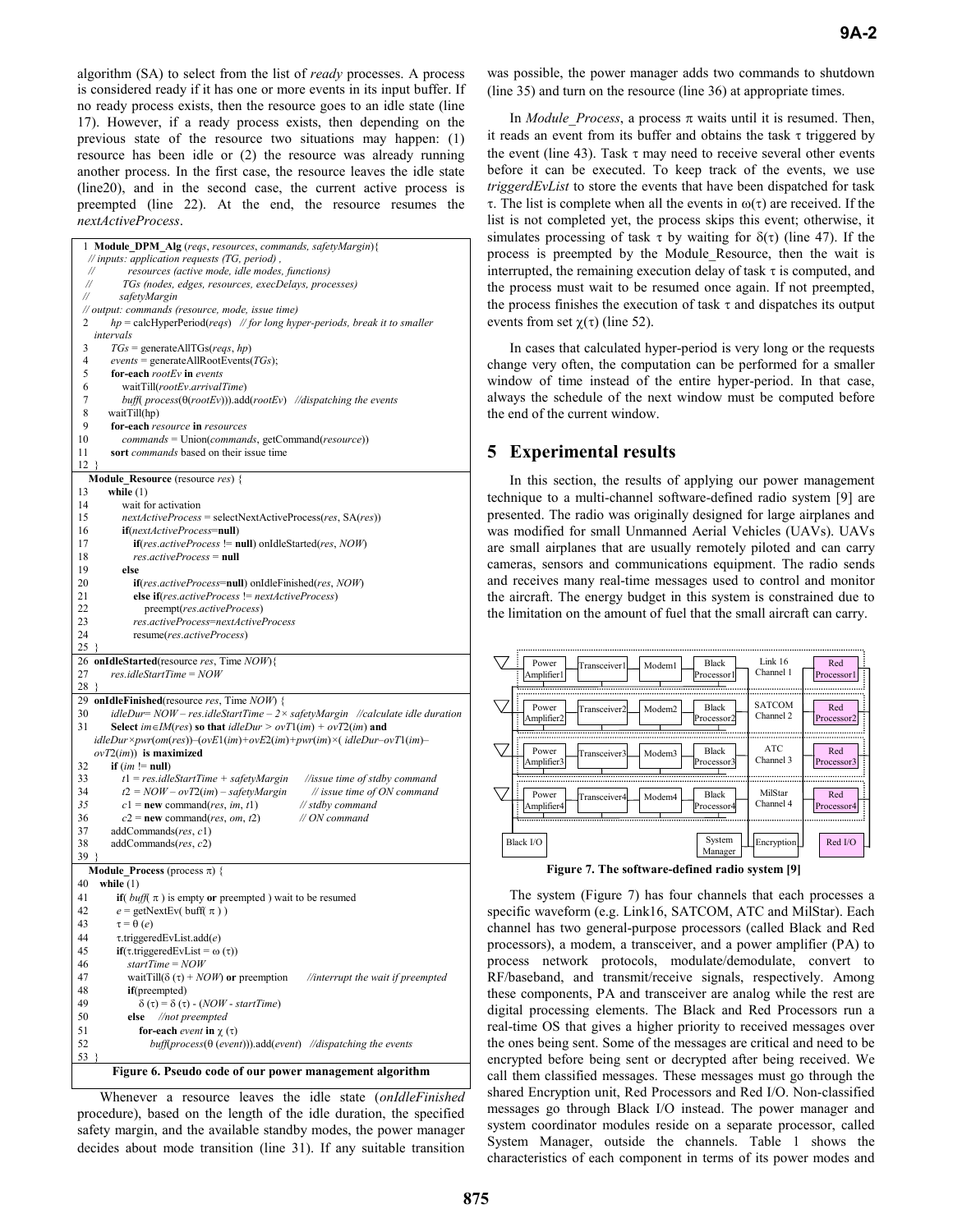transition overhead based on the measurements on the modified radio system [9].

Note that mode dependency model proposed in [10] is not sufficient for this system because of the existence of shared resources in the paths. For example, no correct mode dependency can be defined between the Encryption unit and Black Processor1 (BP1) because they must be turned on together when Channel-1 is used and they should not be turned on together when other channels are used, or when the message is not classified.

To model the system for our power management, we need to capture the task graphs of the system corresponding to the services that it provides. Figure 8 shows the task graph of sending a nonclassified message on Channel-1, and the corresponding timing diagram of the system. The message arrives at the Black I/O and, after some initial processing, is passed to the Black Processor1. The Black Processor1 handles the communication protocol and eventually streams the message to Modem1, Transceiver1 and PA1. The execution delay of each task is specified in the task graph model. In this system, there are four channels that each can send and receive classified and non-classified messages. Therefore, the total number of task graphs in the system is 16 (i.e.  $4 \times 2 \times 2$ ).

**Table 1. Power modes of different components [9]**

|                    | ON mode        | StdbyMode      |                  |                  |
|--------------------|----------------|----------------|------------------|------------------|
| <b>Components</b>  | Power (W)      | Power (W)      | ON-Stdby<br>(ms) | Stdby-ON<br>(ms) |
| Red/Black IO       | 5              |                | 50               |                  |
| <b>Black Proc.</b> | 6              |                | 50               |                  |
| Modem              | $\overline{4}$ |                | 50               |                  |
| Transceiver        | 25             | 0.1            | 50               | $\overline{c}$   |
| PA                 | 10             |                | 50               | $\overline{c}$   |
| Encryption         | 10             | $\overline{c}$ | 100              | 5                |
| Red Processor      | 10             | $\overline{c}$ | 50               |                  |
| System Mangr.      | 16             |                | 50               |                  |



**(a) task graph, (b) schedule of tasks on the components**

To study different aspects of the system, we modeled it in SystemC and used state-based power estimation technique [12] to estimate the amount of energy consumption. However, we implemented our final power manager on the actual hardware as well and used measurements to confirm the energy savings.

We modeled this system in SystemC once without any power manager (No-PM) and once with our application-based power manager (APM). The inputs of the simulator are requests (messages) and its outputs are total energy consumption, and number of lost events. We assume that events are lost if they arrive when resources are in standby mode or in mode transition. For our application the tolerable event loss is 1% or less.

As our testbench, we used the actual communication profile of the radio system recorded during a ten-hour test mission. The profile contains more than 300000 messages. Different messages arrive at the system with different rates, and the rate and type of the messages change in different phases of a mission. For example, during take off and landing of the aircraft, the rates of certain messages increases, while during the actual flight, their rates drop. Without any power management (No-PM) and excluding the System Manager component, the system consumes 7.92MJ during the ten-hour mission. Using an *ideal* power manager, a power manager that exactly knows the arrival time of all the messages, the energy consumption is reduced to 0.95MJ achieving 88% energy saving.

**Table 2. The event loss percentage and energy consumption of our approach (APM) for different jitter and safety margin values**

|                              | Jitter (ms)  |              |                | <b>Energy</b> |              |            |
|------------------------------|--------------|--------------|----------------|---------------|--------------|------------|
| <b>Safety Margin</b><br>(ms) | 10           | 50           | 100            | 200           | 300          | saving (%) |
| 5                            | 0.32         | 0.44         | 11.21          | 28.79         | 36.06        | 87.8       |
| $\overline{7}$               | 0.08         | 0.26         | 10.66          | 27.87         | 35.79        | 87.6       |
| 10                           | $\mathbf{0}$ | 0.32         | 9.3            | 27.48         | 35.19        | 87.2       |
| 20                           | $\theta$     | 0.12         | 9.3            | 27.48         | 35.19        | 87.2       |
| 30                           | $\theta$     | 0.04         | 3.3            | 22.62         | 31.81        | 84.9       |
| 40                           | $\mathbf{0}$ | 0.08         | 1.35           | 20.16         | 30.14        | 83.8       |
| 50                           | $\theta$     | $\theta$     | 0.04           | 17.57         | 28.43        | 82.7       |
| 60                           | $\theta$     | $\theta$     | 0.08           | 15.11         | 26.56        | 81.5       |
| 80                           | $\Omega$     | $\theta$     | $\theta$       | 10.5          | 23.34        | 79.3       |
| 100                          | $\mathbf{0}$ | $\theta$     | $\theta$       | 6.56          | 20.56        | 77.0       |
| 120                          | $\mathbf{0}$ | $\mathbf{0}$ | $\mathbf{0}$   | 2.86          | 16.82        | 74.8       |
| 140                          | $\mathbf{0}$ | $\mathbf{0}$ | $\overline{0}$ | 0.52          | 13.36        | 72.5       |
| 160                          | $\mathbf{0}$ | $\mathbf{0}$ | $\mathbf{0}$   | 0.04          | 10.62        | 70.2       |
| 180                          | $\mathbf{0}$ | $\mathbf{0}$ | $\mathbf{0}$   | $\mathbf{0}$  | 7.16         | 68.0       |
| 200                          | $\Omega$     | $\mathbf{0}$ | $\theta$       | $\mathbf{0}$  | 4.37         | 65.7       |
| 220                          | $\mathbf{0}$ | $\mathbf{0}$ | $\overline{0}$ | $\mathbf{0}$  | 1.99         | 63.5       |
| 240                          | $\mathbf{0}$ | $\mathbf{0}$ | $\overline{0}$ | $\mathbf{0}$  | 0.44         | 61.2       |
| 260                          | $\theta$     | $\theta$     | $\theta$       | $\theta$      | 0.04         | 59.0       |
| 280                          | $\Omega$     | $\mathbf{0}$ | $\overline{0}$ | $\mathbf{0}$  | 0.04         | 56.7       |
| 300                          | $\Omega$     | $\theta$     | $\theta$       | $\mathbf{0}$  | $\theta$     | 54.4       |
| 320                          | $\mathbf{0}$ | $\mathbf{0}$ | $\mathbf{0}$   | $\mathbf{0}$  | $\mathbf{0}$ | 52.2       |

To evaluate our power management technique, we ran our experiments assuming variations in the execution delay of tasks and jitter in the arrival times of events. Since the variations of execution delay can also be modeled by event jitter, here we only focus on the event jitter. In our approach (APM), if the events do not have any jitter, then the ideal energy savings of  $88\%$  can be achieved with  $0\%$ event loss. However, if the events have jitter, then a safety margin is added to the computation of idle durations to keep the event loss low. The amount of safety margin is selected based on the amount of jitter. To find the appropriated safety margin, we ran the SystemC simulation model with different safety margins and jitter values. Table 2 shows the rate of event loss and the amount of energy savings computed for different jitter and safety margin values. The event loss drops fast by adding the safety margin. However, the energy savings also decrease linearly. Adding a safety margin equivalent to half of the jitter value can reduce the event loss to 10% or less. For our application the tolerable event loss is less than 1%. Therefore, for each jitter value, we select the safety margin that reduces the event loss to less than 1% and show the corresponding energy savings in Table 3. For a jitter of 10-50ms the energy savings is as high as 87.8% while it reduces to 82.7%, 72.5% and 61.2% for jitter values of 100ms, 200ms and 300ms respectively.

We ran the power manager with a conservative safety margin of 140ms on the actual hardware and could achieve 68% energy savings according to the actual measurement. This shows less than 5% error in our power model in SystemC.

## **5.1 Runtime overhead of our power manager**

To evaluate the cost of the power manager, we ran it on System Manager processor (PowerPC 500MHz, 256MB RAM, 16W) for the entire ten-hour mission. The total execution time of our power manager is nine minutes. Therefore, on average, for every 80 seconds of the mission, one second of computation is performed by the power manager. This computation accounts for 8.6KJ energy consumption, which is less than 1% of the total energy consumption of the system with APM. This clearly shows that low-cost centralized power managers can be implemented on legacy systems and achieve significant energy savings with reasonable overhead.